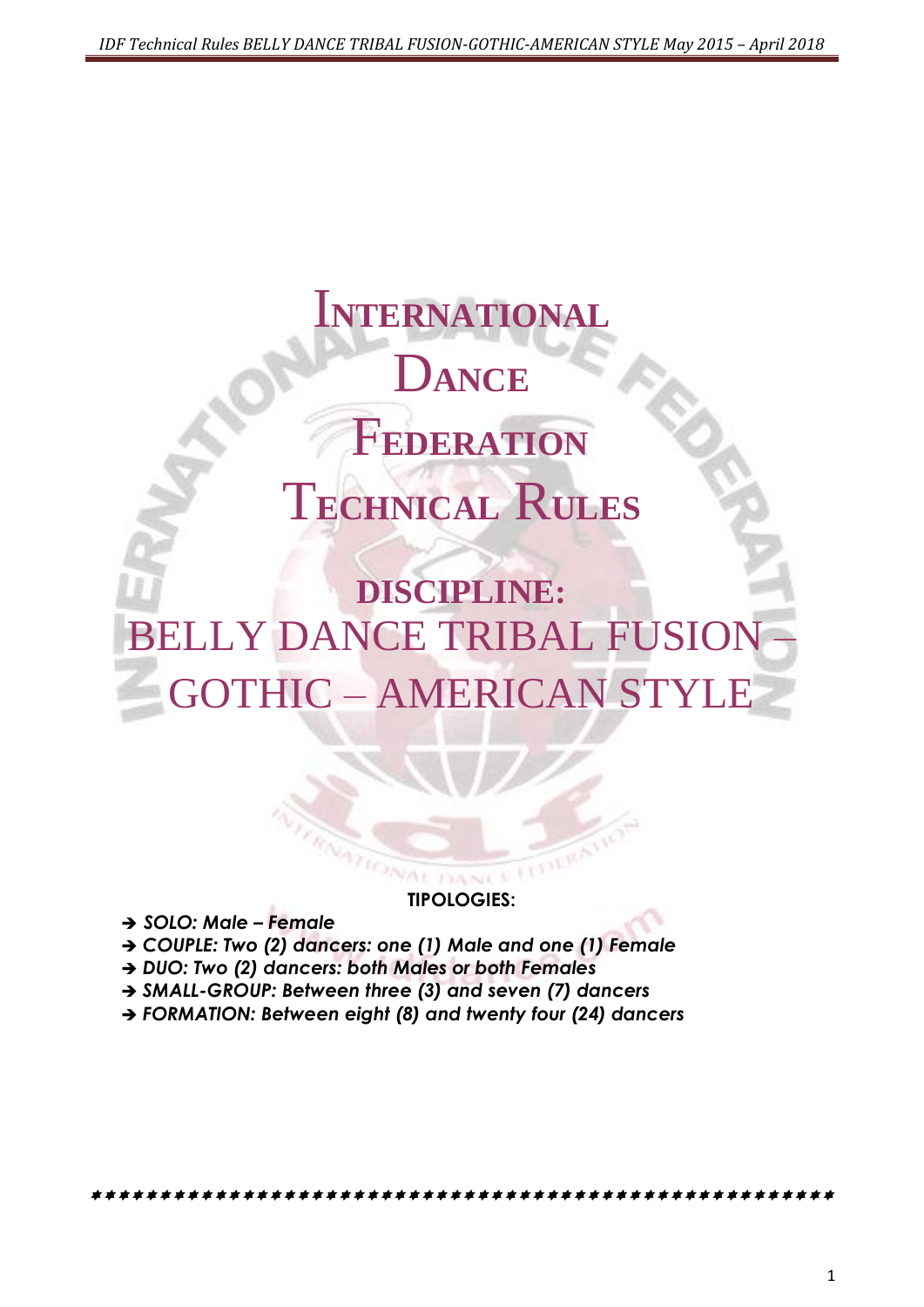## *COMMON RULES*

- **SI** For all the situations not mentioned in these regulations, decisions will be made by the RESTRICTED TECHNICAL COMMITTEE and the IDF GENERAL SECRETARY.
- Dancer's age is considered with referral to the calendar year (1st January 31st December). Dancer who participates in Ranking Competition that starts in October will be considered with referral to the following calendar year (which means one (1) year older) and age category are divided as follow:
	- **MINI:** All dancers from the age of six (**6**) to the age of nine (**9**)(Solo Duo Couples Small Groups – Formations);
	- **YOUTH:** All dancers from the age of ten (**10**) to the age of thirteen (**13**) (Solo Duo Couples – Small Groups – Formations);
	- **JUNIOR:** All dancers from the age of fourteen (**14**) to the age of sixteen (**16**) (Solo Duo – Couples – Small Groups – Formations);
	- **ADULT:** All dancers from the age of seventeen (**17**)to the age of thirty four (**34**)( Solo – Duo – Couples – Small Groups – Formations);
	- **SENIOR:** All dancers at the age of thirty five (**35**) and above. (Solo Duo Couple Small-group – Formation)
- **Having reached the age limit for each category, dancers pass to the older category** automatically.
- **I** Dancers use their own music piece which must be in accordance with the following requirements:
	- Duration and pace limits respected for each category;
	- Visibly exposing dancer's: Start Number, Nationality, Name of a Club/School, Title of the Presentation, Duration, Name and Surname, Discipline as well as Age and Dance Category;
- Who fail to comply following rules:
	- **Dancer without start number;**
- Will be penalized of 5 (five) points.
- Who fail to comply following rules:
	- **Music over/under time limit;**
	- Will be penalized of 10 (Ten) points.
- Who fail to comply following rules:
	- **Dancers who don't enter on the stage after third call;**
	- Will be entered on last place**.**
- **M** Tribal Fusion [Belly Dance](http://en.wikipedia.org/wiki/Belly_dance) is a modern form of Belly Dance which has evolved from American [Tribal Style](http://en.wikipedia.org/wiki/American_Tribal_Style_Belly_Dance) Belly Dancing, blending its elements with other (Western) styles; often performed to music with little or no East relations as well as tracks with electronic influences.
- **S** Tribal Fusion aimed at removing the sexiest stigma typical for other forms of Belly Dancing and introducing completely different technique with smoother and more aesthetic and avantgarde feel. The genre includes hardly any elements of flirtation or seduction.
- S Costumes are more toned; full skirts and tassels have been replaced with simple pantaloons or plain skirts; dancers wear smooth head scarf rather than turbans together with coin top and belt. Dancers often have tatoos as well as metal bracelets and earrings.;
- **M** Dancers show their preparation through their dancing technique.
- **The judgment expressed by the Judges is the summatory of multiple parameters, differentiated according to the typology. The differentiation according to the typology is as follows:** uudu
	- *SOLO:*
		- The parameter **Technique** is expressed by: execution of movements in accordance with music pace, execution of technical elements, movements and figures (position, elegance, timing, balance and body control) and use of the whole personal and general space (in finals the whole dance-floor) with its horizontals, verticals and diagonals;
		- The parameter **Choreography** is expressed by: distribution of figures and movements in accordance with dance context, costumes and originality of music.
		- The parameter **Interpretation** is expressed by: dancer's ability to follow the rhythm and musical melody and express them through his/her body motion; ability to apply adequate movements and technical elements in accordance with music as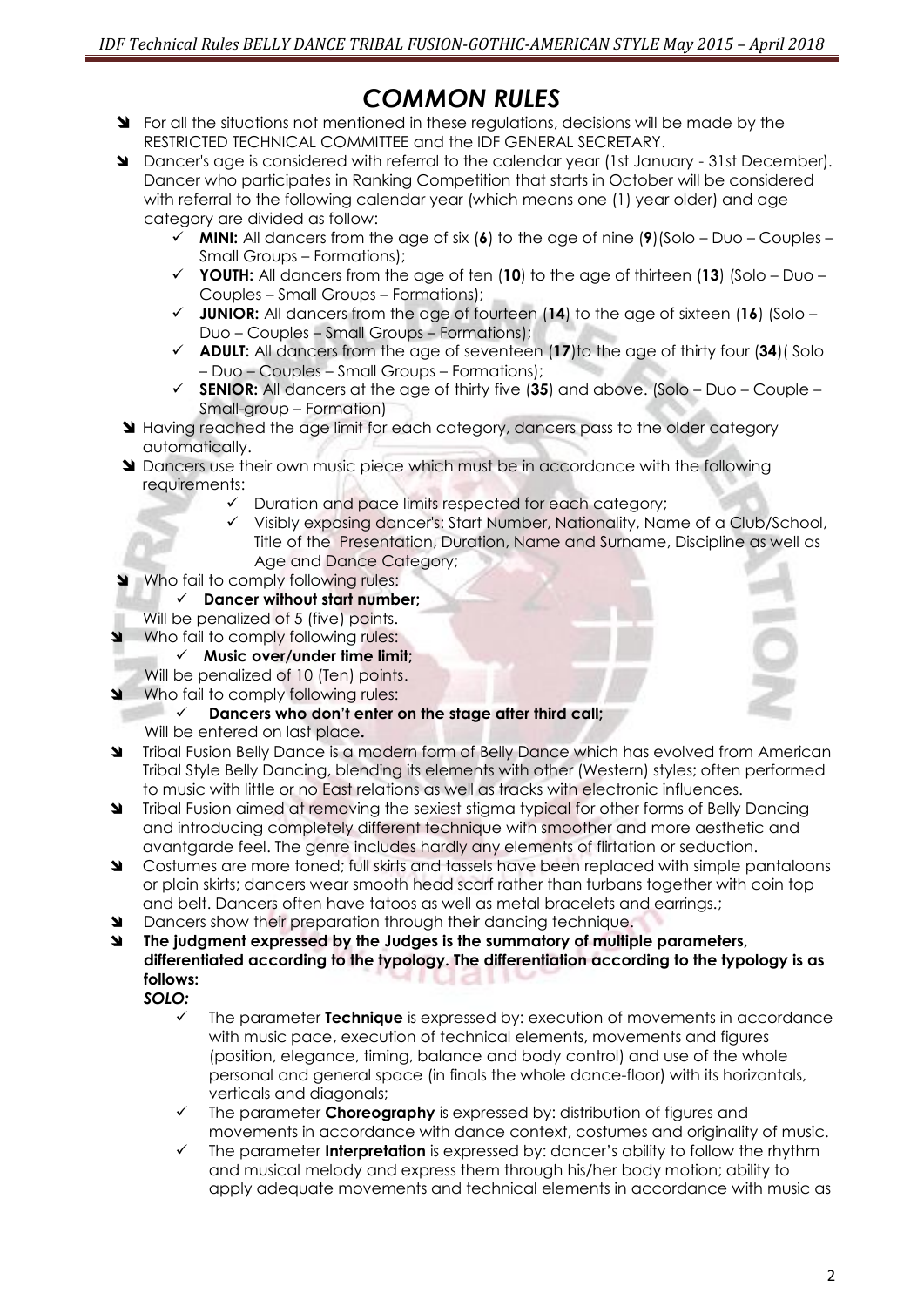well as dancer's ability to smoothly continue his/her dance after 'stop', 'pause' or other figures;

#### **DUO/COUPLES:**

- **Technique + Synchronism** is expressed by: execution of movements in accordance with music pace, execution of technical elements, movements and figures (position, elegance, timing, balance and body control) as well as use of the whole personal and general space (in finals the whole dance-floor) with its horizontals, verticals and diagonals, associated together similarity and body movements of both dancers (legs shoulder and upper body);
- **Choreography** is expressed by: distribution of figures and movements in accordance with dance context, costumes and originality of music;
- **Interpretation** is expressed by: dancers' ability to follow the rhythm and musical melody and express them through their body motion; ability to apply adequate movements and technical elements in accordance with music as well as dancers' ability to smoothly continue their dance after 'stop', 'pause' or other figures,

#### **SMALL GROUPS/FORMATIONS:**

- **Technique + Synchronism** is expressed by: execution of movements in accordance with music pace, execution of technical elements, movements and figures (position, elegance, timing, balance and body control) as well as use of the whole personal and general space (in finals the whole dance-floor) with its horizontals, verticals and diagonals, associated together similarity of figures and body movements of all dancers (legs, shoulders and upper body) and timing and precision when executing patterns;
- **Choreography:** distribution of figures and movements in accordance with dance context; use of space with its horizontals, verticals and diagonals; originality of music piece and costumes and their accordance with musical and choreographic context as well as variation of patterns.
- **Artistic Impression and Interpretation** are expressed by: dancers' initial and final presentation (dancers' entry and exit from the dance-floor)and dancers' ability to follow the rhythm and musical melody and express them through their body motion; ability to apply adequate movements and technical elements in accordance with music as well as dancers' ability to smoothly continue their dance after 'stop', 'pause' or other figures;
- All dancers wearing vulgar and/or provocative costumes will be penalised. This rule applies to all categories with minor tolerance to the inferior ones.
- During Competition teachers, group leaders and team/club leaders **are strictly prohibited**  to ask any explanations from the **Adjudicators.** All explanations, information or complaints may be discussed with the **Competition Director**, according to appropriate rules that concern execution of Competition.

**CRANTIONAL DANCE** www.idfdance.com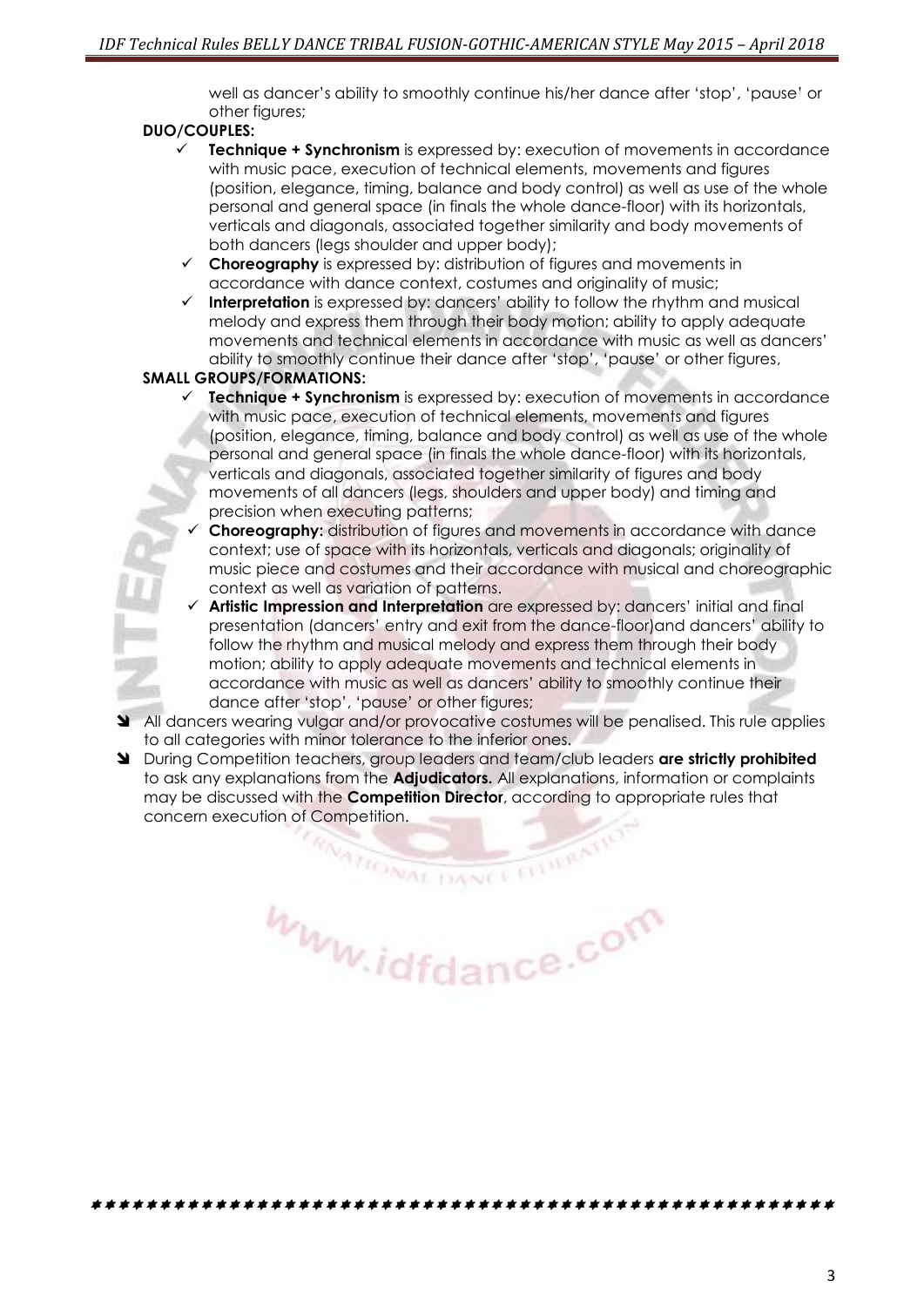## *BELLY DANCE TRIBAL FUSION – GOTHIC – AMERICAN STYLE SOLO (Male – Female)*

- Having reached the age limit for each category, dancers pass the older category automatically.
- **N** Duration of music pieces must be as follow:

#### **Preliminaries (Federation Music)**

**MINI – YOUTH – JUNIOR – ADULT - SENIOR:** Track duration from **1':15"**

#### **Semi-finals and Final (Own Music)**

**MINI – YOUTH – JUNIOR – ADULT - SENIOR:** Track duration from **1':15"** to **1':45"**

#### *EXECUTION OF COMPETITION*

- Depending on number of participants, each category would start from preliminaries, semifinals or finals respectively;
- **Competition Director**, whenever necessary, may apply modifications to the execution of the competition.

#### *CHARACTERISTIC AND MOVEMENTS*

- **M** Dancer must demonstrate the knowledge acquired to the Jury, through technique of dance, music interpretation, expressiveness with a fluid and elegant sequence of movements. In this discipline the main evaluation criteria are: Dance Technique and choreography. The choreographed piece may be composed of no more than one (1) technique described in the History.
- In Final, in order to present dance technique and choreography, a Dancer is expected to use the whole available space.

#### *EVALUATION*

- 
- 
- 

 **TECHNIQUE from three (3) to Thirty (30) points CHOREOGRAPHY from two (2) to Twenty (20) points** from one (1) to Ten (10) points

*PENALTIES*  **FALL Five (5) points**

**VITIONAL DANCE** www.idfdance.com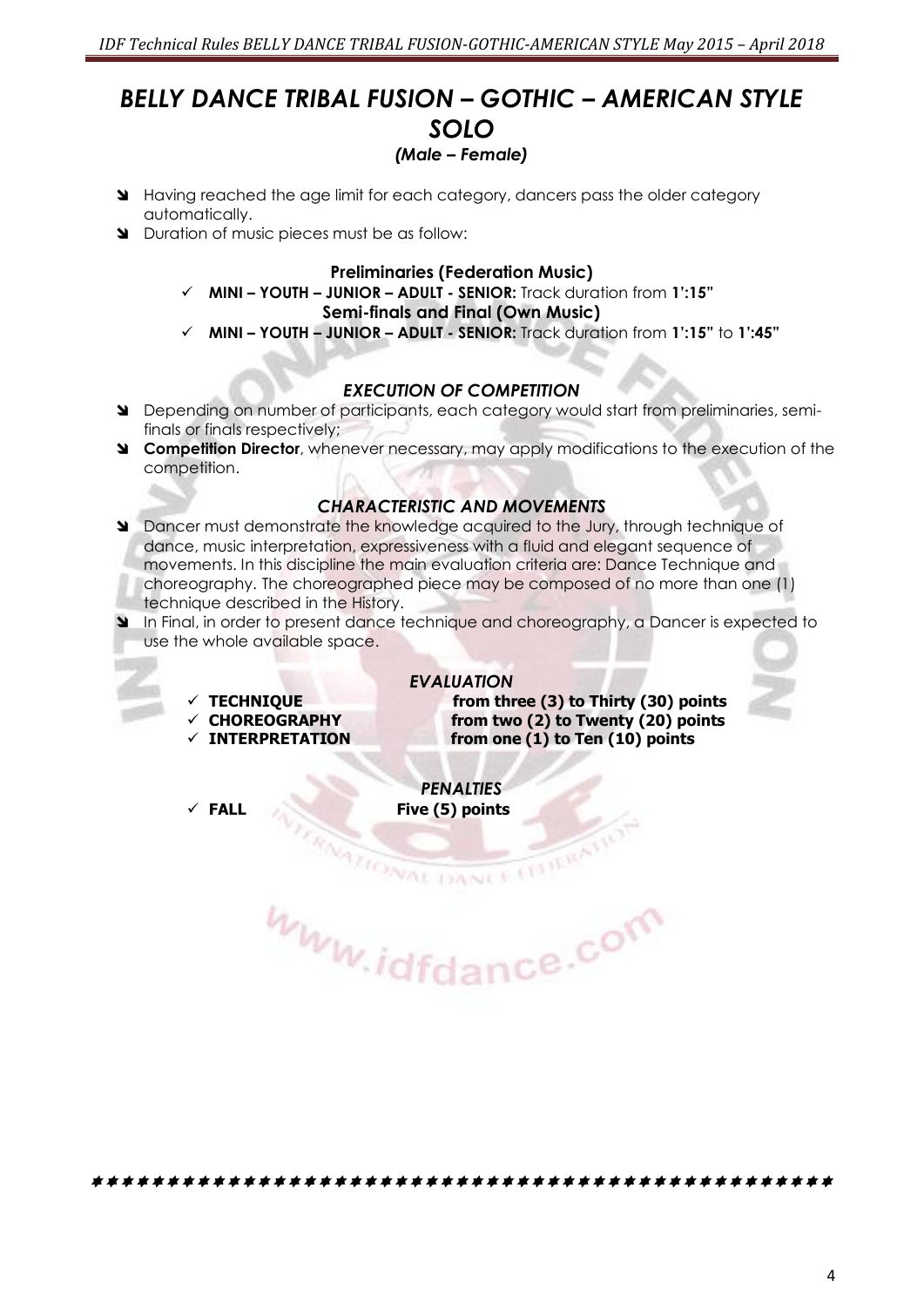### *BELLY DANCE TRIBAL FUSION – GOTHIC – AMERICAN STYLE COUPLE (Male and Female)*

- Belly Dance Tribal Fusion Gothic American Style Couple is composed of two (2) dancers where one (1) is male and the other one is female.
- In the case of a couple from mixed age categories (eg. one (1) Youth and one (1) Junior), the couple must participate in the older category;
- They may participate in several dance categories (eg. couples/duos etc.).
- Duration of music pieces must be as follow:

#### **Preliminaries (Federation Music)**

- **MINI – YOUTH – JUNIOR – ADULT - SENIOR:** Track duration from **1':30" Semi-finals and Final (Own Music)**
	- **MINI – YOUTH – JUNIOR – ADULT - SENIOR:** Track duration from **1':30"** to **2':00"**

#### *EXECUTION OF COMPETITION*

- Depending on number of participants, each category would start from preliminaries, semifinals or finals respectively;
- There can be no more than two (2) Couples performing on a dance-floor in preliminaries;
- In the case when a couple lacks his/her own music in a final, Federation Music will be used;
- **Competition Director**, whenever necessary, may apply modifications to the execution of the competition.

#### *CHARACTERISTIC AND MOVEMENTS*

- Couple must demonstrate the knowledge acquired to the Jury, through technique of dance and synchronization, choreography and music interpretation, expressiveness with a fluid and elegant sequence of movements. In this discipline the main evaluation criteria are: Dance Technique and choreography. The choreographed piece may be composed of no more than one (1) technique described in the History.
- In Final, in order to present dance technique and choreography, a Couple is expected to use the whole available space.

#### *EVALUATION*

- $\checkmark$  TECHNIQUE + SYNCHRONISM from three (3) to Thirty (30) points
- **CHOREOGRAPHY from two (2) to Twenty (20) points**
- **INTERPRETATION from one (1) to Ten (10) points**

*PENALTIES*  **FALL Five (5) points**

Www.idfdance.com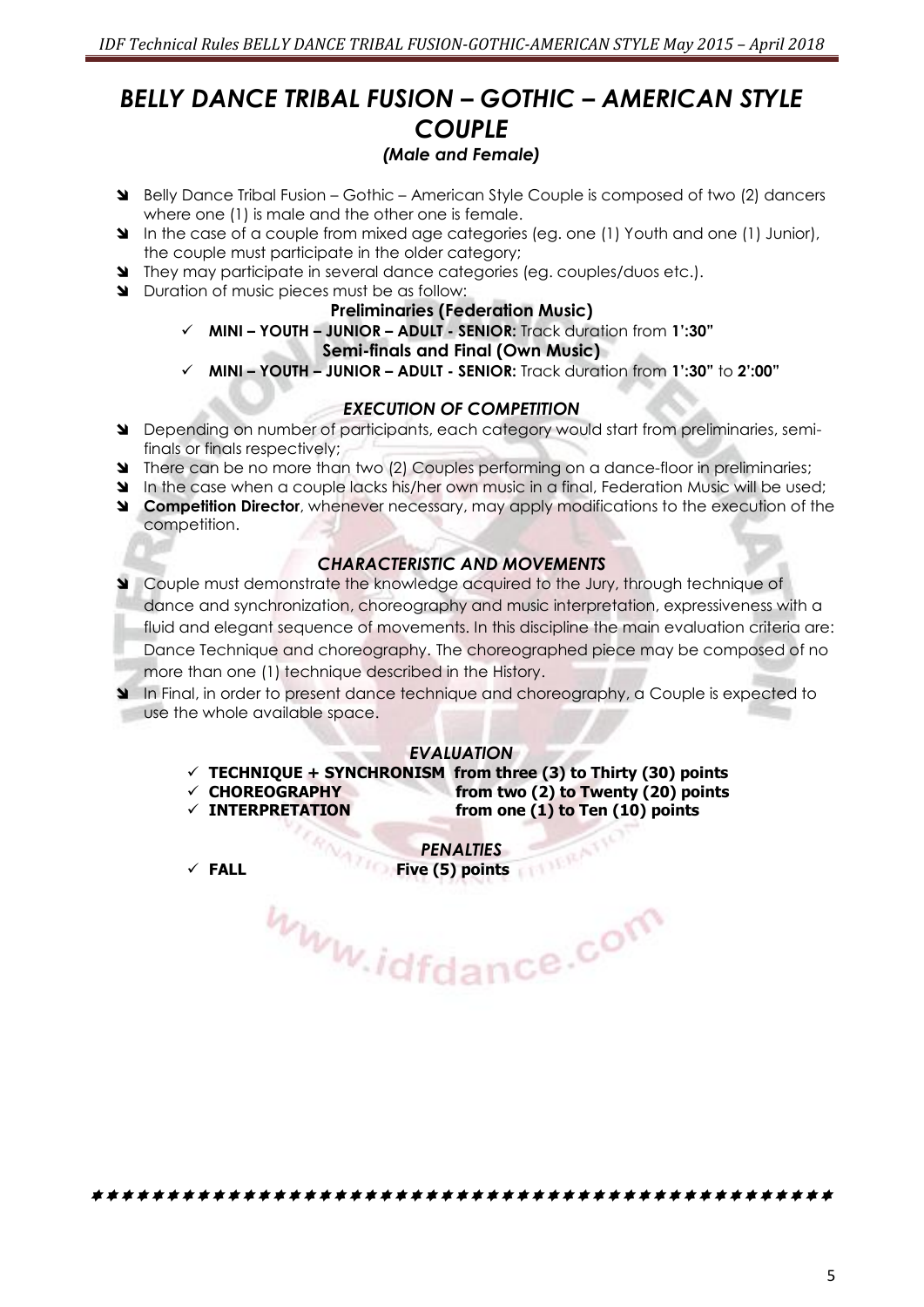## *BELLY DANCE TRIBAL FUSION – GOTHIC – AMERICAN STYLE DUO*

#### *(Both Males or Both Females)*

- Belly Dance Tribal Fusion Gothic American Style Duo is composed of two (2) dancers where both of them are males or females .
- In the case of a duo from mixed age categories (eg. one (1) Youth and one (1) Junior), the duo must participate in the older category;
- They may participate in several dance categories (eg. couples/duos etc.).
- Duration of music pieces must be as follow:

#### **Preliminaries (Federation Music)**

- **MINI – YOUTH – JUNIOR – ADULT - SENIOR:** Track duration from **1':30" Semi-finals and Final (Own Music)**
- **MINI – YOUTH – JUNIOR – ADULT - SENIOR:** Track duration from **1':30"** to **2':00"**

#### *EXECUTION OF COMPETITION*

- Depending on number of participants, each category would start from preliminaries, semifinals or finals respectively;
- **There can be no more than two (2) Duo performing on a dance-floor in preliminaries;**
- In the case when a couple lacks his/her own music in a final, Federation Music will be used;
- **Competition Director**, whenever necessary, may apply modifications to the execution of the competition.

#### *CHARACTERISTIC AND MOVEMENTS*

- Duo must demonstrate the knowledge acquired to the Jury, through technique of dance and synchronization, choreography and music interpretation, expressiveness with a fluid and elegant sequence of movements. In this discipline the main evaluation criteria are: Dance Technique and choreography. The choreographed piece may be composed of no more than one (1) technique described in the History.
- In Final, in order to present dance technique and choreography, a Duo is expected to use the whole available space.

#### *EVALUATION*

- $\checkmark$  TECHNIQUE + SYNCHRONISM from three (3) to Thirty (30) points
- 
- **CHOREOGRAPHY from two (2) to Twenty (20) points INTERPRETATION from one (1) to Ten (10) points**

*PENALTIES*  **FALL Five (5) points**

Www.idfdance.com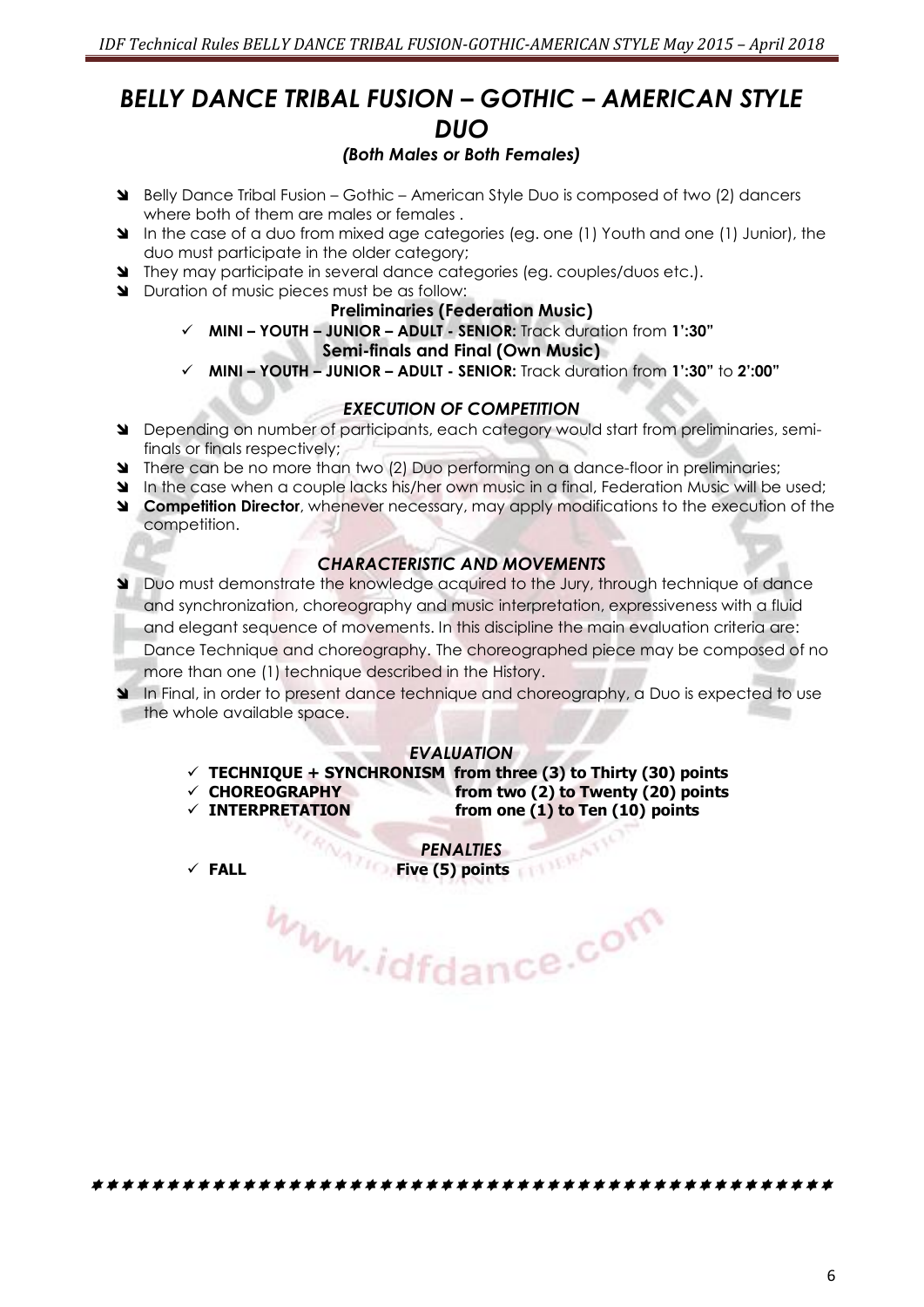## *BELLY DANCE TRIBAL FUSION – GOTHIC – AMERICAN STYLE SMALL GROUPS*

#### *(Between three (3) and Seven (7) dancers)*

- Small-group is composed of minimum number of **three (3)** and maximum number of **seven (7)** dancers.
- Small-groups registered in Youth Junior Adult Senior categories may include dancers from younger age groups;
- In the age category Mini there can be one (1) dancer who is ten (10) years old;
- All clubs are allowed to nominate more than 1 (one) choreographed piece;
- One or more dancers may be nominated and perform both in small-groups and formations;
- **Two (2) dancers are allowed to be nominated and perform in two (2) or more small-groups**;
- **Four (4) dancers are allowed to be nominated and perform in two (2) or more formations.**
- Duration of music pieces must be as follow:

#### **Preliminaries, Semi-finals and Final (Own Music)**

**MINI – YOUTH – JUNIOR – ADULT - SENIOR:** Track duration from **2':00"** to **2':30"**

#### *EXECUTION OF COMPETITION*

- Depending on number of participants, each category would start from preliminaries, semifinals or finals respectively;
- Preliminaries, semi-finals and finals are held with only one (1) Small Group performing on a dance-floor at time;
- In the case when a Small Group lacks its own music in a final, Federation Music will be used:
- **Competition Director**, whenever necessary, may apply modifications to the execution of the competition.

#### *CHARACTERISTIC AND MOVEMENTS*

- Small Group must demonstrate the knowledge acquired to the Jury, through technique of dance and synchronism, choreography, music interpretation, expressiveness with a fluid and elegant sequence of movements. In this discipline the main evaluation criteria are: Dance Technique and choreography. The choreographed piece may be composed of no more than one (1) technique described in the History.
- In order to present dance technique and choreography, a small-group is expected to use the whole available space.

#### *EVALUATION*

- **TECHNIQUE + SYNCHRONISM from three (3) to Thirty (30) points**
- **CHOREOGRAPHY from two (2) to Twenty (20) points**
- **ARTISTIC IMPRESSION + INTERPRETATION from one (1) to Ten (10) points**

ce.com

*PENALTIES*  **FALL Five (5) points**